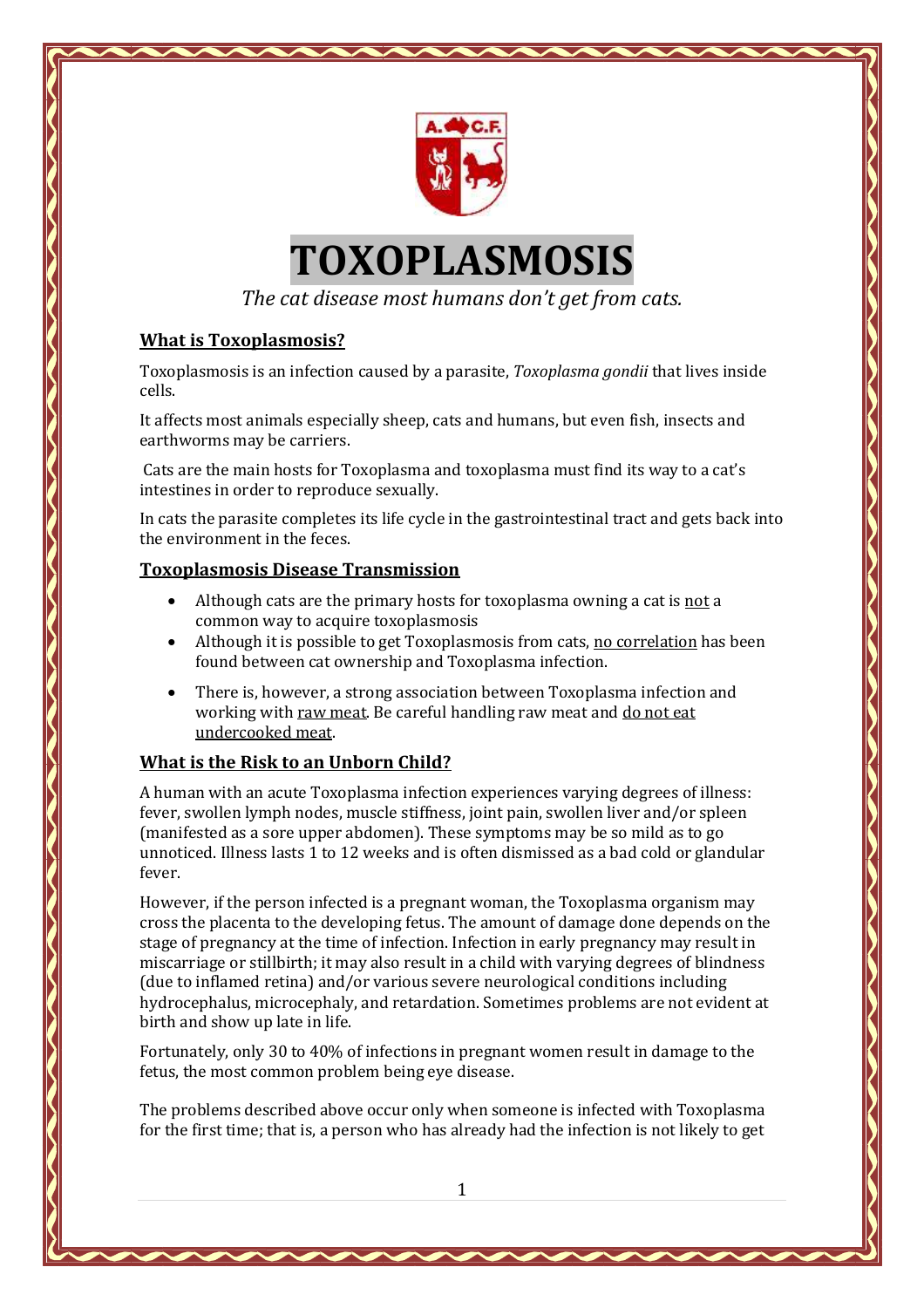sick again nor is she likely to transmit the organism to an unborn child. (It is estimated that up to one third of the world population has already had Toxoplasmosis.) In general, people who experience more than one acute episode are severely immunosuppressed (as from HIV or cancer therapy.)

## **How do People get this Disease?**

There are two basic forms of Toxoplasma organism: the oocyst, which is shed in cat feces, and the Toxoplasma tissue stages, which live in the flesh of such food animals as pork, lamb, venison, free-range poultry, game meat and in Australia kangaroo meat. A person who inadvertently eats either of these forms of Toxoplasma is liable to become infected. Unpastuerised milk, particularly goat's milk, is also a source of infection.

## **If my Cat has Toxoplasma, Won't he be Obviously Sick?**

Not necessarily. The form of feline infection that is contagious to humans is the intestinal form in which a cat sheds oocysts in its feces. The cat may or may not show diarrhea.

Cats may experience an acute illness similar to that which humans experience; however, in adult cats, symptoms are usually mild and go unnoticed. This form of infection is not contagious to humans, though a pregnant cat could transmit the disease to her kittens.

## **Is my Cat a Risk to me?**

The cat has been over-emphasized as a carrier of Toxoplasma; most human infections result from eating tissue stages of Toxoplasma in undercooked meat.

Usually a cat will only shed oocysts after the first infection of Toxoplasma; a cat that has already had a Toxoplasma infection usually will not re-shed the oocysts unless its immune system has been compromised (as through the feline leukemia virus infection or drugs.) Cats shedding oocysts generally do so for 5 to 14 days.

Oocysts require 24 to 48 hours to sporulate --- that is, grow into a form that is dangerous to people. For this reason, the cat's litter box should be changed daily or twice daily. Dangerous oocysts can be contacted when gardening. Note that freezing weather will not reliably kill dangerous oocysts in soil nor will freezing meat reliably kill the dangerous tissue forms.

Dogs that eat cat feces can also shed oocysts for 2 days afterwards.

Your cat may be tested to see if she has already had Toxoplasmosis; a cat that has already been infected is unlikely to shed dangerous oocysts in the future.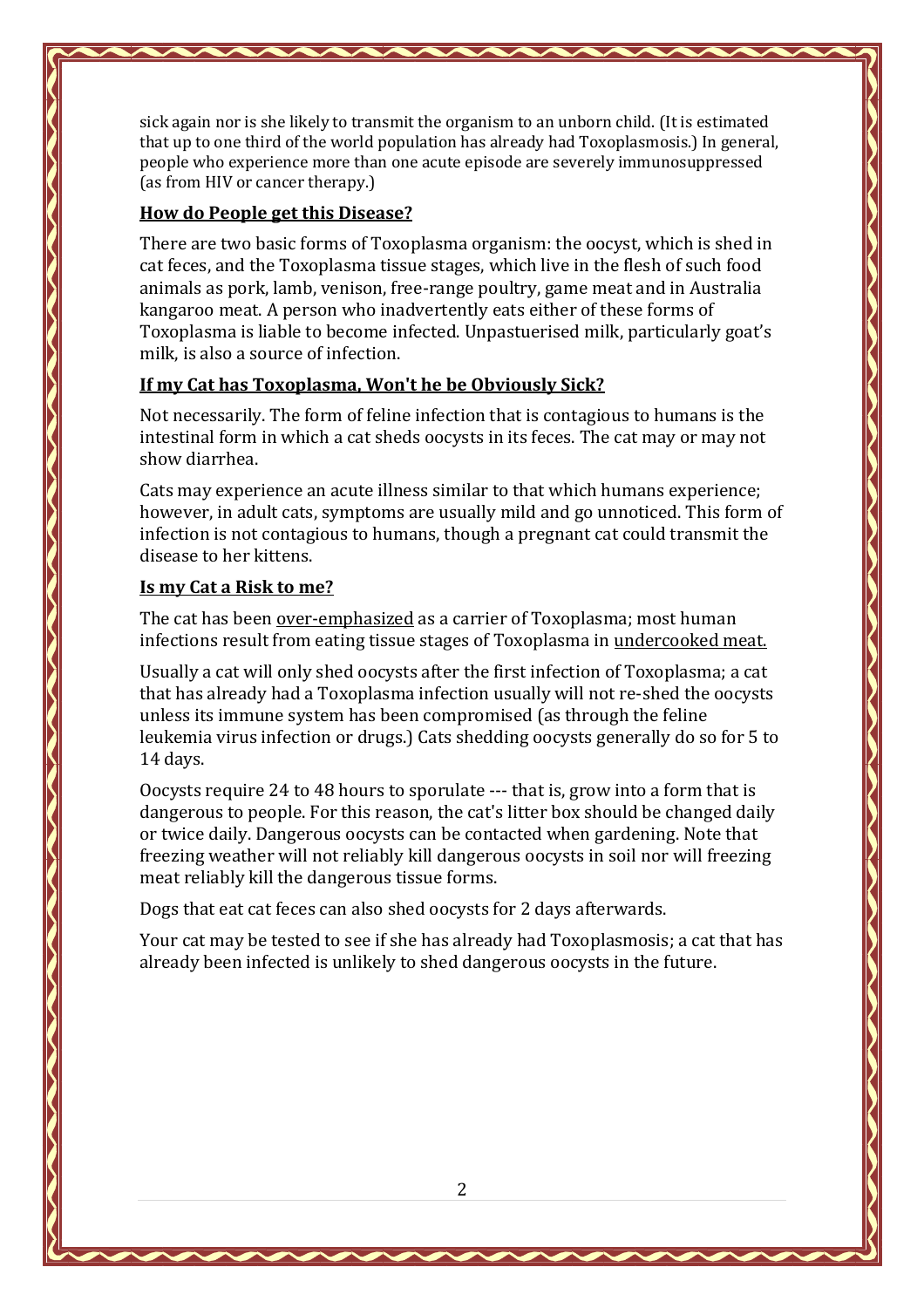#### **RECOMMENDATIONS FOR PREVENTION**

#### **1. Food Hygiene**

The most important thing is to be careful when cooking raw meat, especially lamb and pork.

DO NOT EAT MEAT OR TASTE MEAT BEFORE IT IS FINISHED COOKING. Cooking in a Microwave does not heat the meat evenly enough to reliably kill the organism.

Freezing meat does not reliably kill the dangerous tissue forms.

Meat must be frozen to -10 $\degree$ C for 3 days or -20 $\degree$ C for 2 days.

To prevent toxoplasmosis and other food borne illnesses, food should be cooked to safe temperatures. A food thermometer, placed in the thickest part of the meat, should be used to measure the internal temperature of cooked meat to ensure that meat is cooked all the way through (until no longer pink).

- $\triangleright$  Beef, lamb, and veal roasts and steaks should be cooked to at least 67<sup>o</sup> C. Allow meat to rest\* for three minutes before carving or eating.
- $\triangleright$  Pork, minced meat, and wild game should be cooked to 71 °C before eating. Minced meats do not need a rest time
- $\triangleright$  Poultry, whole cuts and minced, should be cooked to 74 °C and allow whole poultry to rest<sup>\*</sup> for three minutes before carving or eating.

\*"A 'rest time' is the amount of time the product remains at the final temperature, after it has been removed from a grill, oven, or other heat source. During the three minutes after meat is removed from the heat source, its temperature remains constant or continues to rise, which destroys pathogens."

- $\triangleright$  Fruits and vegetables should be peeled or thoroughly washed before eating.
- $\triangleright$  Cutting boards, dishes, counters, utensils, and hands should always be washed with hot soapy water after they have contacted raw meat, poultry, seafood, or unwashed fruits or vegetables.
- $\triangleright$  Cats should be fed only canned or dried commercial food or wellcooked table food, not raw or undercooked meats.

## **2. Cat litter box hygiene**

The cat itself is not a source of oocyts: only its feces are.

- $\triangleright$  Wash your hands after handling your cat and the litter box.
- Change the litter box daily or twice daily because *Toxoplasma* oocysts require several days to become infectious.
- $\triangleright$  It is best, of course, if someone else changes the box while you are pregnant.
- $\triangleright$  Wear gloves when gardening.
- $\triangleright$  Do not allow dogs to eat the cat's feces.